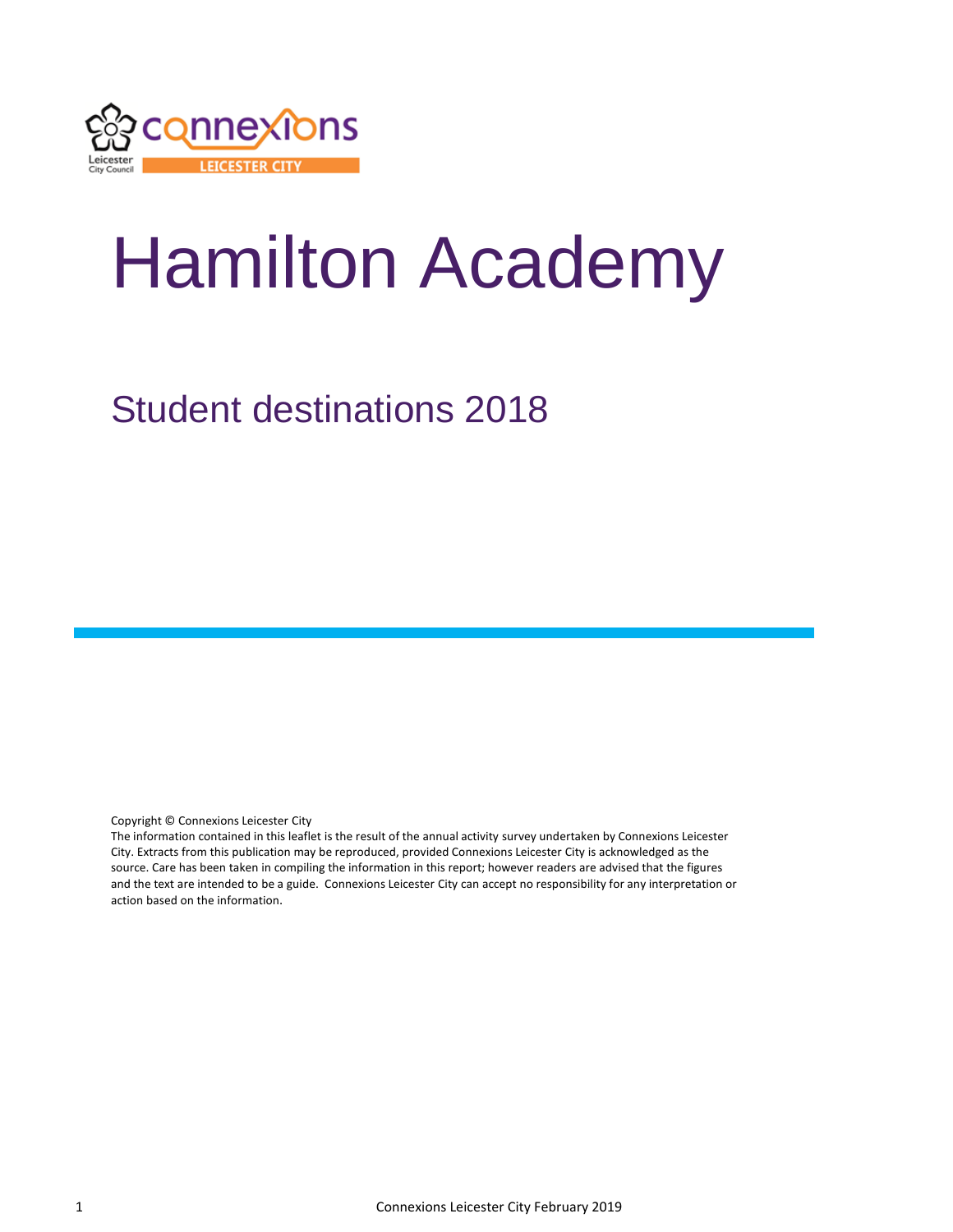#### **Participation categories**

DfE require Local Authorities to count and report destinations data in a format to reflect the Raising of the Participation Age (RPA) statutory guidance which now includes young people up to age 18.This report categorises destinations to include those outcomes that 'Meet the Duty to Participate'.

**Participation** is defined as those young people who are in: ·Full time study in a school, college or with a training provider ·Full time work or volunteering (20 hours or more) combined with part time education or training ·An apprenticeship or traineeship Participation also inlcudes those age 16 or 17 serving a custodial sentence.

**Not Participating** includes employment without study, NEET (not in education, employment or training) and those whose current destination is unknown because they cannot be contacted or have refused to disclose what they are doing.

**Working Towards** includes those who are in re-engagement provision, or have a start date agreed for Participation.



From a total 2018 cohort of **228**, **8** students **(3.4%)** were not participating by November 1st. Connexions continue to work with young people and with those from previous years who are NEET, offering support to help them move forward positively.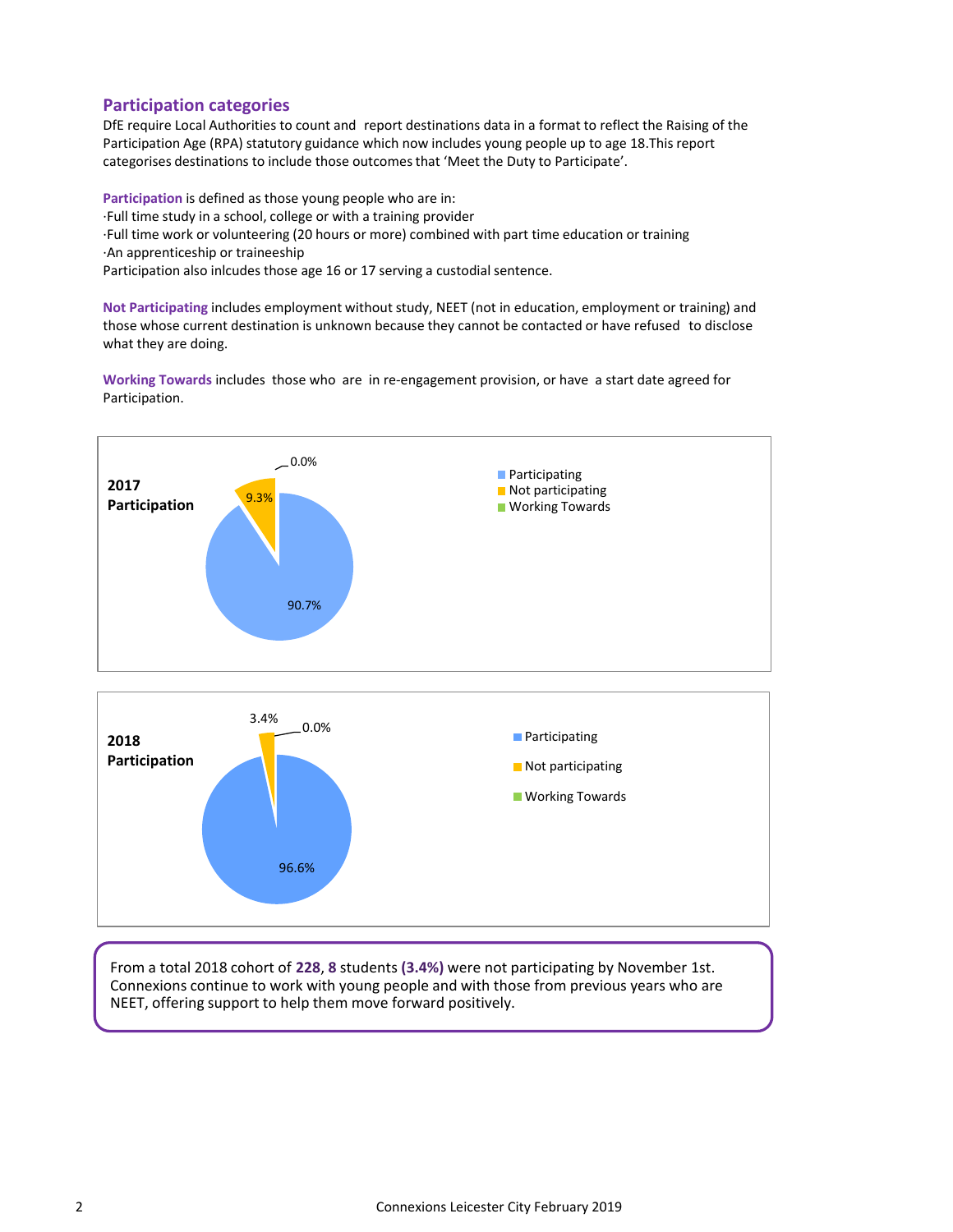#### **What your 2018 Year 11 leavers went on to do:**



#### **Definitions**

**Apprenticeships:** Employment funded through government supported training.

**Education:** Includes school sixth form, sixth form college, further education college, part-time education, home study and juvenile offenders age 16/17 in a custodial institution.

**Employment with study:** Employment that provides training or is combined with part time study that leads to a regulated qualification that can be found on Ofqual's Register of Regulated Qualifications.

**Employment without training:** Employment that does not provide any training leading to a regulated qualification, employment with other training but not leading to a regulated qualification, temporary employment and part-time employment.

**NEET:** Includes those undertaking voluntary work, being available to the labour market, young carers, teenage parents, illness, pregnancy, unlikely to be economically active.

**Other:** Includes asylum seekers without citizenship, moved out of contact, no response,refused to disclose activity.

**Training - foundation learning:** Skills Funding Agency (SFA)/Education Funding Agency (EFA) funded training.

**Training - re-engagement activities:** Provision that has been put in place specifically to help young people who face significant barriers to participating post-16.